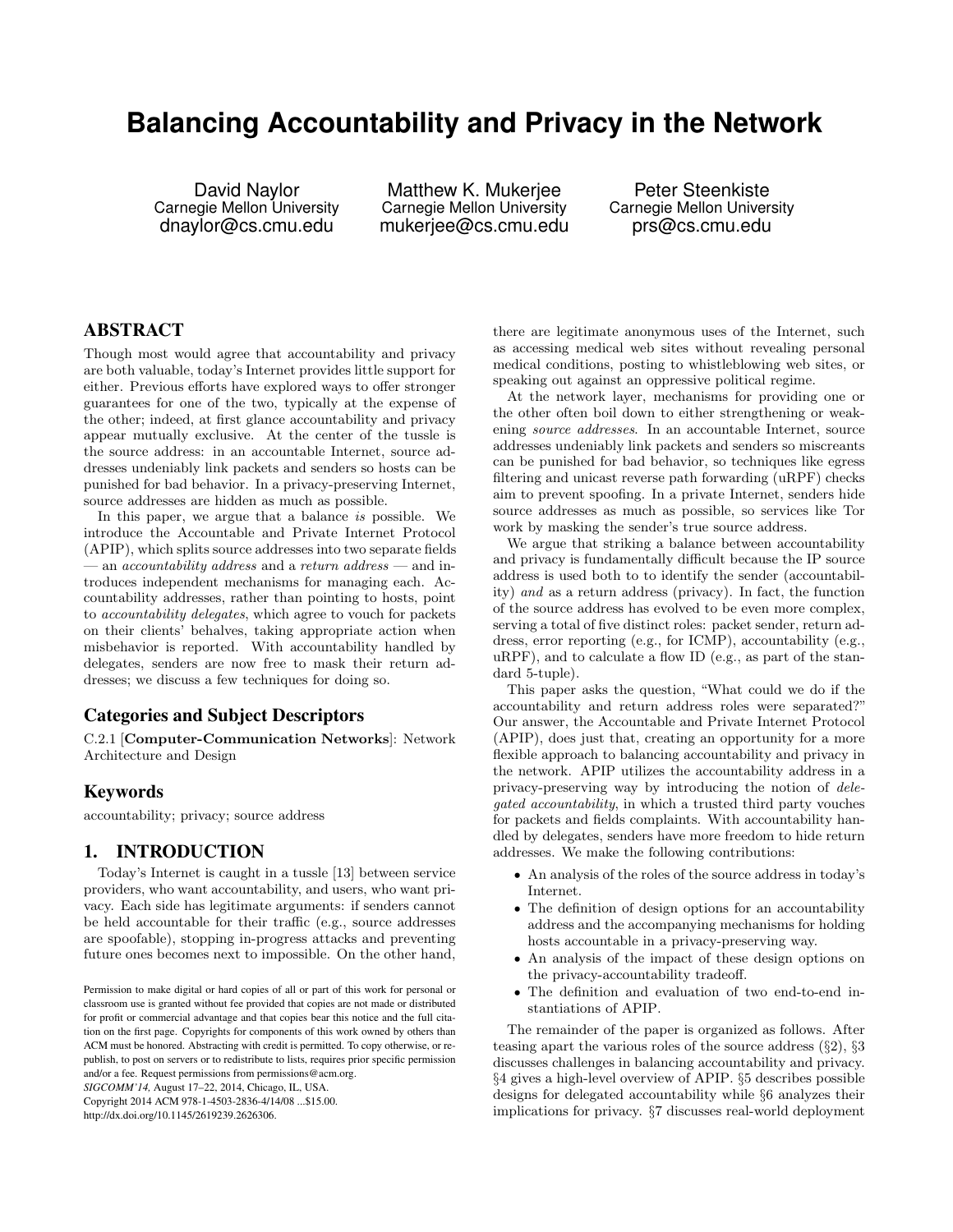issues and presents two example end-to-end instantiations of APIP. We evaluate the feasibility of APIP in §8 and finish with a discussion of related work (§9) and conclusion (§10).

# 2. SOURCE ADDRESS OVERLOAD

We now investigate the roles of source addresses, since they play a key role in the seemingly fundamental conflict between accountability and privacy in the network. Source addresses today attempt to fulfill at least five distinct roles:

- 1) Return Address This is a source address's most obvious role: the receiving application uses the source address as the destination for responses. (This is, for example, built into TCP connection establishment.)
- 2) Sender Identity Historically, source addresses have been used as a crude (and ineffective) way of authenticating a sender or to link multiple sessions to a single "user".
- 3) Error Reporting  $-$  If a packet encounters a problem, the ICMP error message is directed to the source address.
- 4) Flow ID Source addresses are one component of the 5-tuple used to classify packets into flows, both in the network (monitoring, traffic engineering) and at endpoints (demultiplexing).
- 5) Accountability Techniques such as uRPF checks and egress filtering can be viewed as weak accountability mechanisms protecting against certain types of address spoofing. Recent work offers stronger protection than that offered by IP. For example, AIP [4] uses cryptographic identifiers as source addresses that can be used to verify that the host identified really did send the packet.

Somewhat to our surprise, many proposed architectures use source addresses for the same purposes. This includes proposals that are very different from IP, such as architectures that use paths or capabilities, rather than addresses, to identify a destination. For instance, SCION [37] headers include AS-level paths selected jointly by the ISPs and source and destination networks to specify how to reach the destination. However, each packet still has an AIP-style source identifier that fulfills the above roles. Also, in ICING [28] and capability-based architectures such as TVA [36], packets carry pre-approved router-level paths, but they also carry traditional source and destination addresses.

To understand the impact of repurposing the source address as an accountability address in APIP, we ask two questions about each role:

(1) Is it needed by the network? If not, it can be moved deeper in the packet, opening up more design options and simplifying the network header.

(2) Is it needed in every packet? If not, it could be stored elsewhere, e.g. on the routers or end-hosts that will use it. This simplifies the packet header, but may add complexity to protocols that have to maintain the state.

Table 1 summarizes the answers to these questions. Two high-level takeaways emerge: (1) not all roles involve the network, and (2) some information is not needed in every packet. The following observations are particularly relevant to the accountability versus privacy tussle:

- 1) The accountability role is the network's primary use of source addresses. Error reporting benefits the host, not the network. Hosts could choose to forgo error reports for the sake of privacy or have them sent to the accountability address. Flow ID calculation could use the accountability address.
- 2) The return address role is not used by the network at all. It could be moved deeper in the packet, encrypted end-to-end, and/or omitted after the first packet of a flow.

# 3. ACCOUNTABILITY VERSUS PRIVACY

A number of research efforts focus on improving either accountability or sender privacy in the network, but unfortunately this often comes at the price of weakening the other. To illustrate this point, we summarize one well-known technique for each and then elaborate on the goals of this paper.

# 3.1 Previous Work

Accountability and Nothing But The Accountable Internet Protocol (AIP) [4] is a network architecture whose primary objective is accountability. Each host's endpoint identifier (EID) is the cryptographic hash of its public key, and AIP introduces two mechanisms that use these "selfcertifying" EIDs to hold hosts accountable.

First, first-hop routers in AIP prevent spoofing by periodically "challenging" a host by returning the hash of a packet it purportedly sent. Hosts maintain a cache of hashes of recently sent packets and respond affirmatively if they find the specified packet hash; the response is signed with the private key corresponding to the source EID. If a challenge elicits no response or the response has an invalid signature, the router drops the original packet. Second, AIP proposes a shutoff protocol: a victim under attack sends the attacking host a shutoff packet, prompting the attacker's NIC to install a filter blocking the offending flow. Shutoff packets contain the hash of an attack packet (to prove the host really sent something to the victim) and are signed with the victim's private key (to prove the shutoff came from the victim).

AIP suffers from three important limitations: first, cryptographically linking senders to their packets' source addresses precludes any possibility of privacy. Second, though bad behavior is always linkable to the misbehaving host, AIP does not facilitate a long-term fix—the shutoff protocol is only a stop-gap measure. Finally, AIP requires that well-intentioned owners install "smart NICs" that implement the challenge and shutoff protocols, since a compromised OS could ignore shutoffs. We draw heavily on ideas from AIP while addressing these limitations.

Privacy and Nothing But The best available solution for hiding a return address is using a mix net or onion routing service like Tor [12, 31, 32]. Observers in the network only see the identity of the two onion routers on that link in the Tor path. Of course, accountability is much more difficult to achieve since the identity of the sender is hidden inside the packet, behind one or more layers of encryption. Liu et al. propose an architecture that offers a high degree of privacy by baking Tor into the network itself [25]. However, in addition to the lack of accountability, the increased header overhead and latency make Tor unsuitable as a default, "always-on" solution.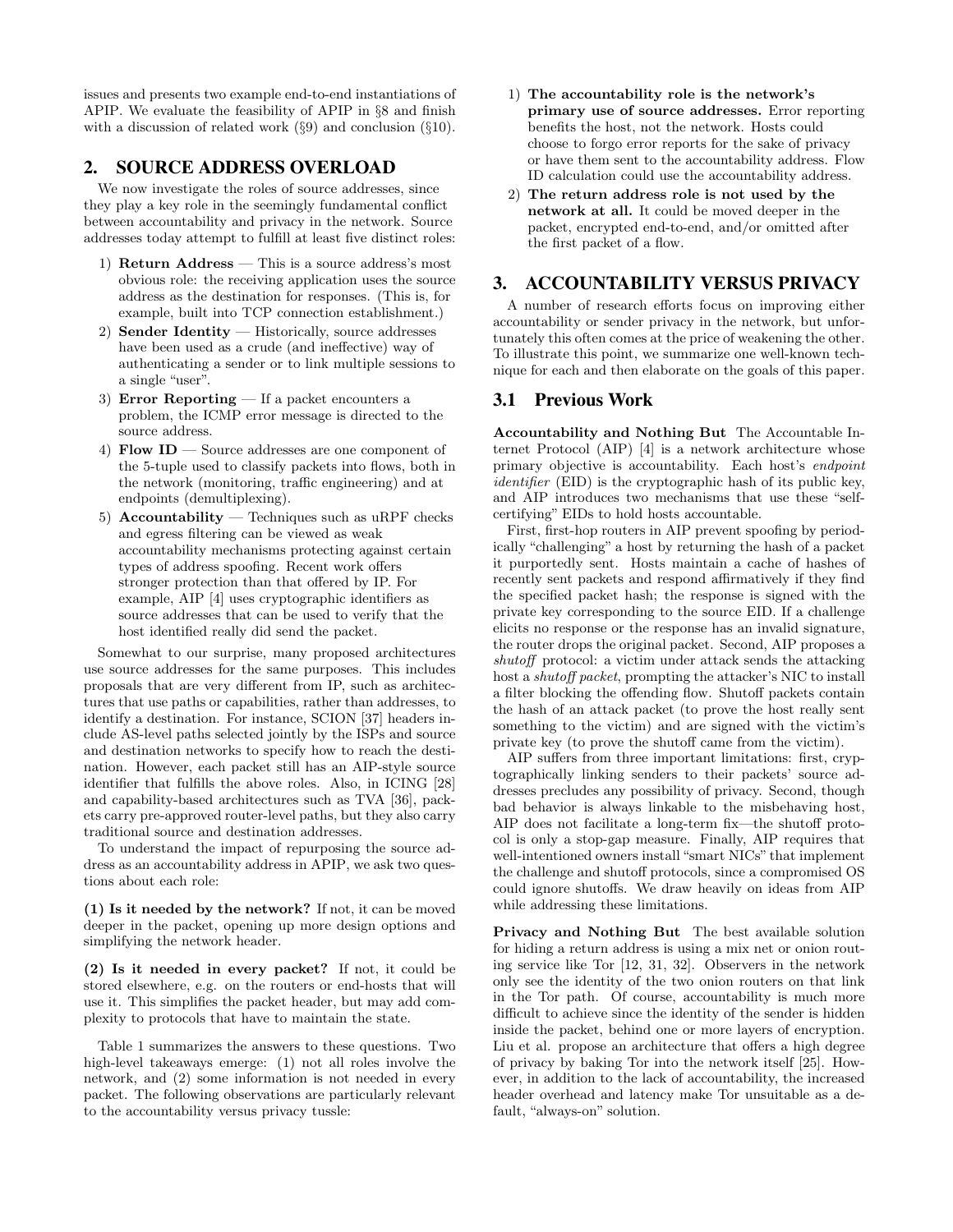| Role            | Where Used                    | Layer                       | Comments                                                                                                             |
|-----------------|-------------------------------|-----------------------------|----------------------------------------------------------------------------------------------------------------------|
| Return Address  | Destination                   | Transport                   | Routers forward purely based on the destination address; the<br>return address is used only by the destination.      |
| Sender Identity | Destination                   | Application                 | No longer used to authenticate users, but may be used to, e.g.,<br>track "users" across sessions in web access logs. |
| Error Reporting | Routers<br>Destination        | <b>Network</b><br>Network   | Destination for error messages.                                                                                      |
| Flow ID         | Destination<br><b>Routers</b> | Transport<br><b>Network</b> | End-hosts need a way to demultiplex flows.<br>Routers distinguish flows for traffic monitoring/engineering.          |
| Accountability  | <b>Routers</b>                | Network                     | In designs like AIP, routers may require a valid (challengeable)<br>source address.                                  |
|                 | Destination                   | Network                     | It must be possible to identify and shut down a malicious flow.                                                      |

Table 1: The roles a source address plays and where each is used.

## 3.2 Goals

The examples show that the source address represents a control point in the tussle between privacy and accountability. Unfortunately, it is a very crude one since there seem to be only two settings: privacy (x)or accountability. The high level goal of this paper is to redefine the source address so it can properly balance the accountability and privacy concerns of providers and users.

Accountability At the network layer, by accountability we mean that hosts cannot send traffic with impunity: malicious behavior can be stopped and perpetrators can be punished. Specifically, we would like our design to have the following three properties:

- 1) Anyone can verify that a packet is "vouched for" someone is willing to take responsibility if the packet is malicious.
- 2) Malicious flows can be stopped quickly.
- 3) Future misbehavior from malicious hosts can be prevented (i.e., by administrative or legal action).

Privacy Our focus is on providing the ability for a sender to hide its network address so it can hide its identity from thirdparty observers in the source domain, from transit ISPs, and (optionally—see §6) from the destination. We assume these adversaries can observe all packets. Note that while our goal is to make it possible to hide the sender's address, APIP does not specify any one particular address hiding mechanism. We do not consider anonymity from the operator of the source domain itself (since it can identify the sender based on the physical "port" through which the packet entered the network).

Application-layer privacy concerns are outside the scope of this paper, nor are we concerned about hiding a packet's destination; senders wishing to make their packets unlinkable to the destination should use solutions such as Tor. Finally, though we do not introduce new techniques for flow anonymity, i.e., the inability of observers to link packets belonging to the same flow, we discuss how our solutions affect the linkability of packets in a flow.

## 4. BASIC DESIGN

The Accountable and Private Internet Protocol (APIP) separates accountability and return addresses. A ded-



Figure 1: Packet carry a destination address (used by routers for forwarding), an accountability address (used to report malicious packets), and an optional return address (used by the receiving endpoint for responding).

icated accountability address allows us to address the limitations of an accountability-above-all-else approach like AIP by introducing *delegated accountability*. Rather than identifying the sender, a packet's accountability address identifies an accountability delegate, a party who is willing to vouch for the packet. With accountability handled by delegates, senders are free to mask return addresses (e.g., by encrypting them end-to-end or using network address translation) without weakening accountability.

Addressing We think APIP is applicable to many different network architectures, so as much as possible we avoid making protocol-specific assumptions. To discuss source addresses generally, we adopt three conventions.

First, each packet carries at least two addresses (Figure 1): (1) a destination address (used to forward the packet) and (2) an accountability address (identifying a party—not necessarily the sender—agreeing to take responsibility for the packet). It may also carry a return address (denoting where response traffic should be sent) as a separate field in the packet. Return addresses may not be present in all packets, e.g., they may be stored with connection state on the receiver. Also, as we discuss later, the return address may not always be part of the network header.

Second, an address consists of three logical pieces: (1) a network ID (NID), used to forward packets to the destination domain, (2) a host ID (HID), used within the destination domain to forward packets to the destination host, and (3) a socket ID (SID), used at the destination host to demultiplex packets to sockets. We write a complete address as NID:HID:SID. These logical IDs may be separate header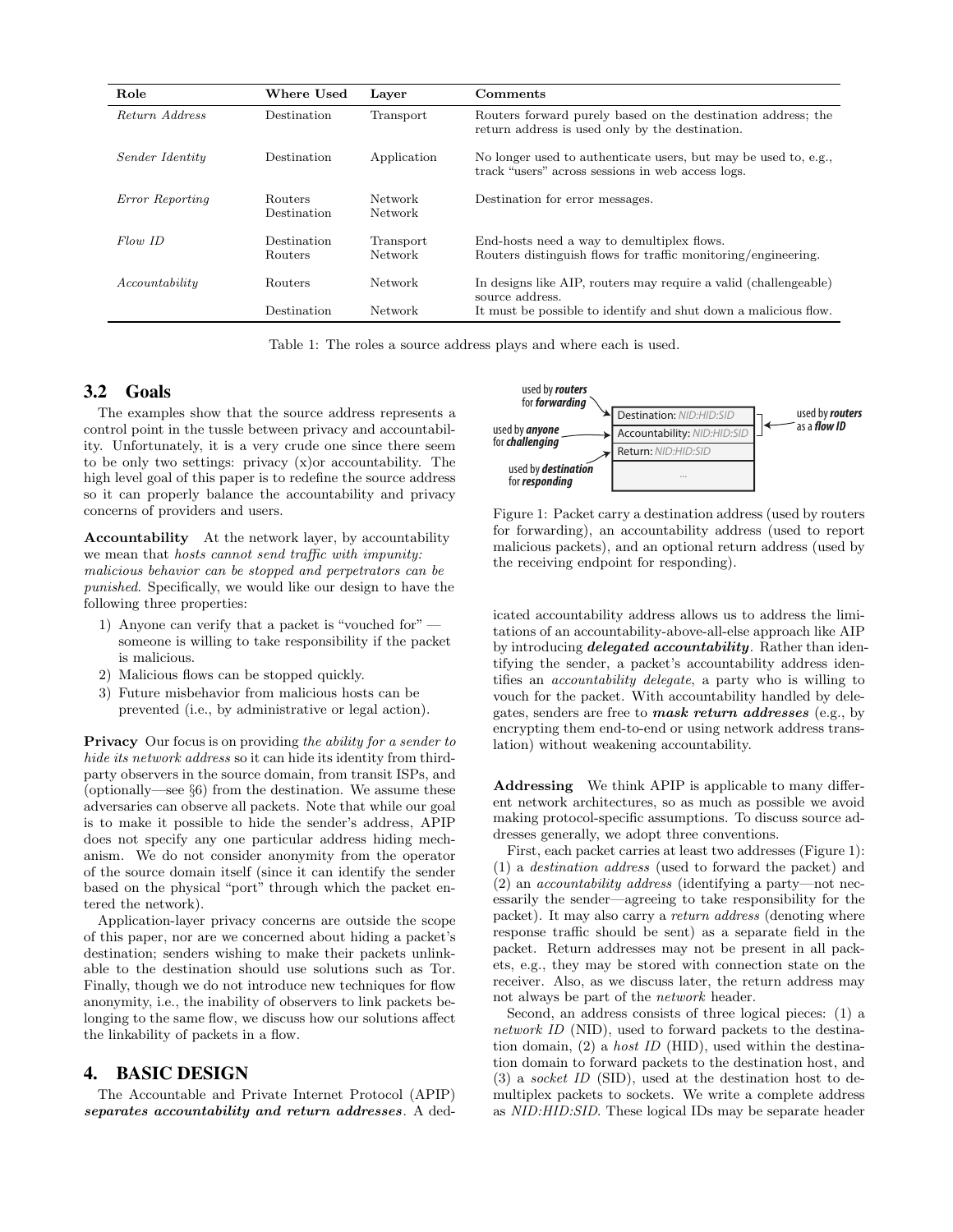

Figure 2: High-level overview of APIP.

fields or could be combined (e.g., an IP address encodes both an NID and an HID; the port number serves as an SID).

Finally, to simplify our description of APIP, we initially assume that HIDs are self-certifying, as defined by AIP, to bootstrap trust in interactions with accountability delegates. We relax this assumption in §7.3

Life of a Packet Figure 2 traces the life of a packet through APIP.

- **1** The sender sends a packet with an *accountability ad*dress identifying its accountability delegate. If a return address is needed, it can be encrypted or otherwise masked.
- 2 The sender"briefs"its accountability delegate about the packet it just sent.
- 3 A verifier (any on-path router or the receiver) can confirm with the accountability delegate that the packet is a valid packet from one of the delegate's clients. Packets that are not vouched for are dropped.
- 4 If the receiver determines that packets are part of a malicious flow, it uses the accountability address to report the flow to the accountability delegate, which stops verifying (effectively blocking) the flow and can pursue a longer term administrative or legal solution.



It is useful to identify the key differences between APIP and the AIP and Tor protocols discussed in Section 3. Delegated accountability offers two key benefits over AIP. First, it dramatically improves sender privacy: only the accountability delegate, not the whole world, knows who sent a packet. Second, it offers a more reliable way of dealing with malicious flows compared to a smart NIC. Third, it offers a clearer path to long-term resolution to bad behavior. For example, the delegate can contact the well-intentioned owner of a misbehaving host out-of-band (e.g., requiring them to run anti-virus tools). While Tor provides stronger privacy properties than APIP, by simply changing how source addresses are treated, APIP can provide sender privacy with much lower overhead since the return address can be hidden from the network. Techniques for doing so (§6) are lightweight enough to be viable options for "default on" use. Figure 2: High-level correlation and the control of the section of the following in the form of the form of the form of the four and the control of the section of the section of the section of the section of the section o

# 5. DELEGATING ACCOUNTABILITY

This section describes how accountability can be delegated. We will assume delegates can be trusted, e.g., their role is played by a reputable commercial company or source domain. We discuss the problem of rogue delegates in §7.1.



Figure 3: Adding SIDs to accountability addresses for flow differentiation.

of the address used to reach a delegate plus the three operations all delegates must support — the delegate "interface," so to speak. Delegates expose one operation to their clients:

brief(packet, clientID): Whenever a host sends a packet, it must "brief" its delegate — if the delegate is to vouch for the packet on behalf of the sender, it needs to know which packets its clients actually sent.

To the outside world, accountability delegates offer two operations, borrowed largely from AIP:

verify(packet): Anyone in the network can challenge a packet; its accountability delegate responds affirmatively if the packet was sent by a valid client and the flow has not been reported as malicious.

shutoff(packet): Given an attack packet, the victim can report the packet to the accountability delegate; in response, the delegate stops verifying (blocks) the flow in question and pursues a long term solution with the sender.

We now discuss options for constructing the accountability address and for implementing the delegate interface.

## 5.1 Accountability Addresses

Accountability addresses serve two related functions. First, the address is used to send verification requests and shutoffs to an accountability delegate. The NID:HID portion of the address is used to direct messages to the delegate server. Second, routers often need to identify flows, e.g., for traffic engineering (TE) or monitoring purposes, and today source addresses are often part of the flow ID. The granularity of this ID is even more important in APIP since traffic is verified (and blocked) per flow. In this section, we discuss the implications of replacing source addresses with accountability addresses for flow identification.

Creating Flow IDs Routers construct flow IDs using information available in the network and transport headers. However, in APIP, if an accountability address merely points to a delegate, packets from all clients of a particular delegate will be indistinguishable, robbing routers of the ability to distinguish flows at a finer granularity than dele $gate \leftrightarrow destination$  (Figure 3a). This may be too coarsegrained, especially since the flow ID is used for dropping packets from malicious flows. In effect, every flow that shares a delegate with a malicious flow will share its fate. (TE tends to work with coarser-grained flows, so destination addresses alone may be sufficiently granular.)

The simplest way to support finer-grain flow IDs is to include the delegate's SID in the calculation, similar to the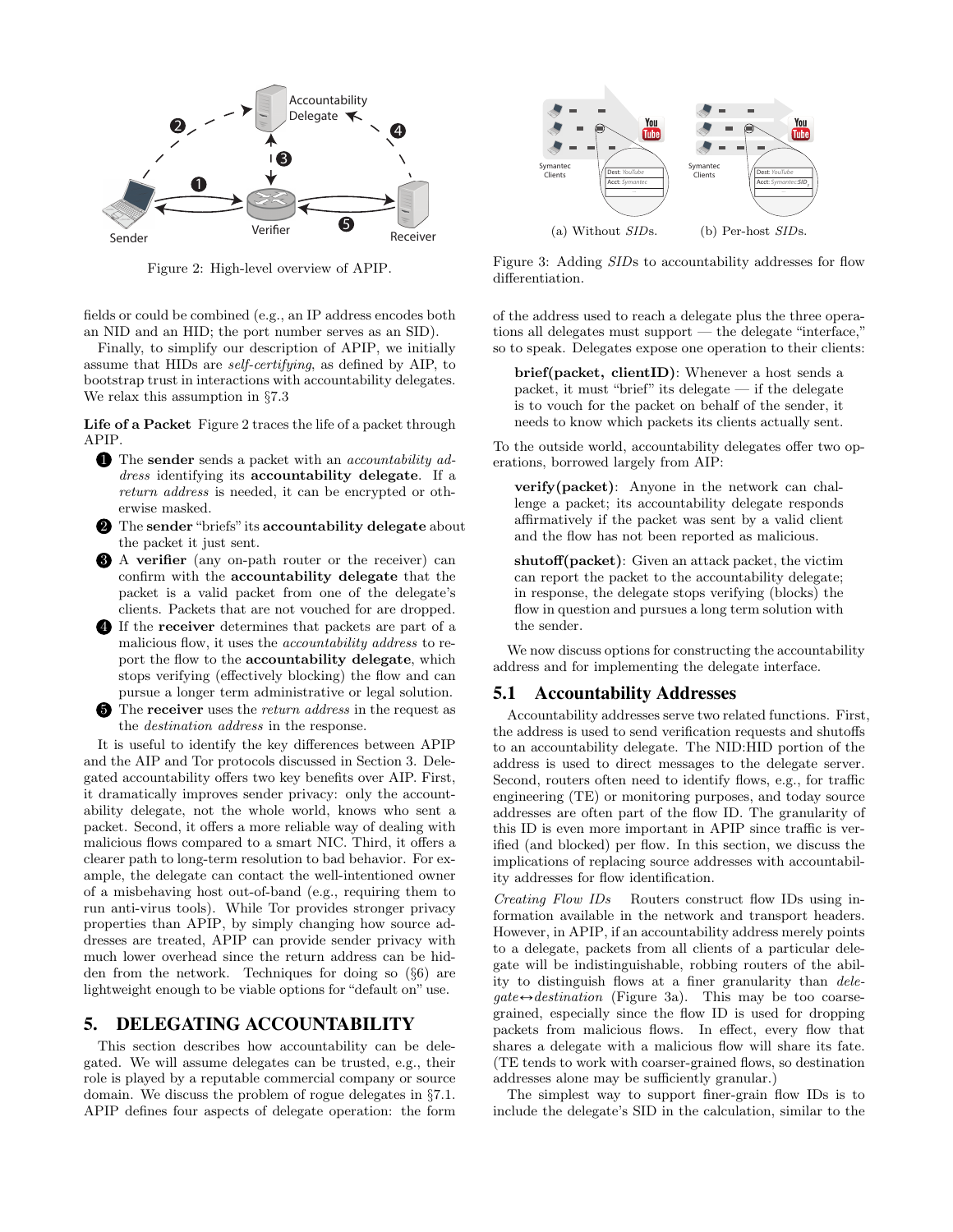

Figure 4: Briefing Techniques

way port numbers are used today. For example, delegates could assign a group of SIDs to each client source domain, which it can use to define network-level flows as it sees fit (see below). Accountability delegates with many clients would require a large pool of SIDs to achieve fine granularity (e.g., at the host or TCP flow level). If the SID is not sufficient, it is possible to add a separate flow ID field to the packet header to improve granularity. In our discussion, we will use the term flow ID to refer to both the SID only and SID plus dedicated field approaches.

Controlling Flow Granularity How the flow ID is assigned affects both privacy and the amount of collateral damage caused when an aggregate flow containing a malicious sender is blocked. At one extreme, a delegate could use a single flow ID for all its customers, which provides the biggest possible anonymity set, but may result in a lot of legitimate traffic being dropped if any client sends malicious traffic. At the other extreme, assigning senders unique flow IDs (Figure 3b), or a separate flow ID per TCP flow, allows fine grain filtering, but allows sender/TCP flow linkability. The solution we propose is for delegates to assign each client a pool of flow IDs which it can assign to packets based on internal policies. Delegates check that clients are using flow IDs assigned to them as part of the verification process  $(\S 5.3)$ .

Source Domain Accountability Address Management An interesting alternative to senders picking a flow ID for each packet (within boundaries set by their delegate) is to have flow IDs assigned at the level of the source domain. For example, individual hosts could send packets with a traditional source address. If a packet leaves the source domain, the gateway routers replace it with an accountability address and hide the return address (like a NAT; see  $\S 6$ ). This approach is especially attractive for source domains that act as the accountability delegate for their hosts (§7.4). Centralized management simplifies managing the pool of flow IDs, enforcing policies, and incremental deployment. The drawback is that individual users lose control over sender privacy.

# 5.2 Brief()

Accountability delegates need to know which packets their clients have sent if they are to vouch for them when challenged with a  $\text{verify}()$ . We consider two approaches in this section. Accountability delegates can choose any method, possibly on a per-client basis.

Fingerprint Collection The simplest solution is for senders to proactively send their delegates fingerprints of the packets they send (Figure 4a). The delegate stores the fingerprints

(e.g., for 30 seconds), and when it receives a  $\text{verify}()$ , it searches for the fingerprint and returns VERIFIED if it finds it. For reasons explained in §5.3, a packet's fingerprint is actually more than just a simple hash:

$$
F(P) = H(K_{SD_S} || P_{header} || H(P_{body}))
$$

Here H is a cryptographically secure hash function and  $K_{SD_S}$ is a symmetric key established when sender S signed up for service with delegate  $D<sub>S</sub>$ . It is included in the fingerprint to prevent observers from linking P to  $F(P)$ . Each brief includes a client ID, a fingerprint, and a message authentication code (MAC):

Sender transmits packet and brief:  
\n
$$
S \to R
$$
: P  
\n $S \to D_S$ : **brief**(P) = clientID || F(P)  
\n|| MAC<sub>KSDS</sub> (clientID || F(P))

To reduce delegate storage requirements and network overhead, rather than sending full-sized fingerprints, hosts can instead periodically provide their delegate with a bloom filter of the fingerprints of all packets sent since the last brief. Accountability delegates keep the filters received in the last thirty seconds.

Note that in either case (fingerprints or bloom filters), the delegate can vouch for its clients' packets without knowing anything about their contents. Finally, if gateway routers assign accountability addresses, they can also take responsibility for briefing the delegate.

Bootstrapping Who vouches for briefs? That is, how do senders get briefs to their delegates if the packets carrying them cannot be verified? Clients include a special "token" in brief packet headers (e.g., as the SID in the destination address) proving to the delegate that the brief is from a valid client. Since verification requests include a copy of the unverified packet's header (see §5.3), the delegate can see that both the accountability and destination addresses point at the delegate, indicating the packet is a brief, cueing the delegate to check for the token. Delegates can use any scheme to select tokens. One possibility is using a hash chain based on a shared secret. Each brief uses the next hash in the chain, preventing replays. (This ensures the brief is from a valid client—we discuss "brief-flood" DoS attacks from malicious clients in §7.2.)

Recursive Verification The alternative to fingerprint collection is to have hosts store the fingerprints of recently sent packets. When a delegate receives a verify(), the delegate forwards the verification packet to the host that sent it. The host responds "yes" or "no" to the delegate, which passes the response on to the original challenger (Figure 4b). In this case, brief() is a NOP. Recursive verification reduces network and storage overhead, but the catch is that in order to work each verification request must carry enough information for the delegate to map the packet to a customer. This impacts the flow ID granularity  $(\S 5.1)$ : when using recursive verification, delegate must ensure that no two clients share a flow ID (or it must be willing to forward a verification to multiple clients).

## 5.3 Verify()

Verify() is nearly identical to AIP's anti-spoofing challenge, the difference being that an AIP challenge asks, "Is this packet's source address spoofed?" whereas verify()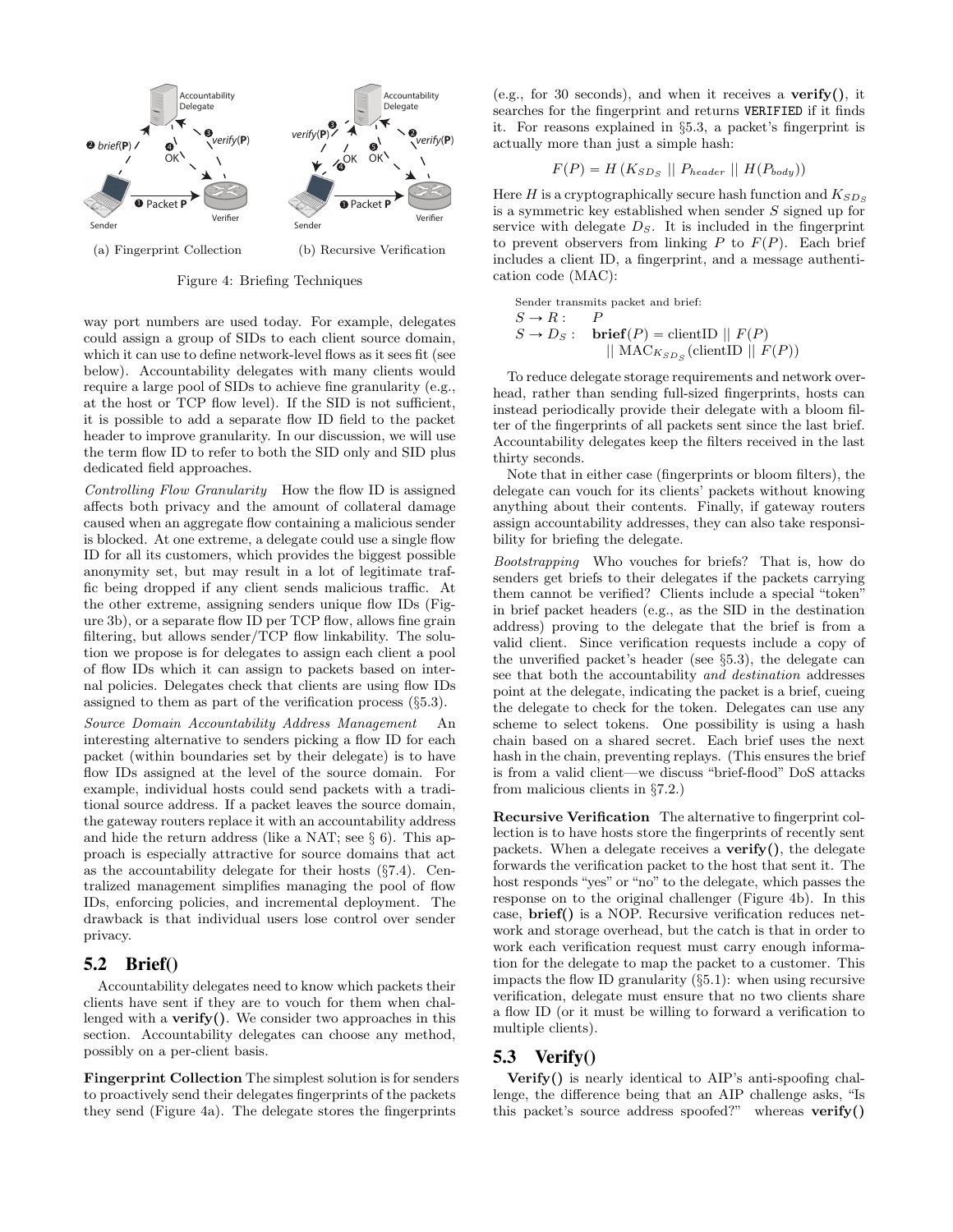asks, "Do you vouch for this packet?" In AIP, first-hop routers periodically verify that packets purporting to be from a particular host are not spoofed. Likewise, in APIP routers periodically verify that flows are using valid accountability delegates and have not been reported for misbehavior. Verified flows are added to a whitelist whose entries expire at the end of each verification interval (e.g., 30 seconds); if a flow is still active, it is re-verified. Consider a sender S, a receiver R, and a router V ("verifier"). If V receives a packet P from S to R and the flow  $S \to R$  is not in the whitelist,  $V$  sends a verification packet to  $S$ 's accountability delegate,  $D<sub>S</sub>$  (identified in the packet). To avoid buffering unverified packets, V can drop P and send an error message notifying  $S$  that  $P$  was dropped pending verification.

The verification packet includes  $P$ 's fingerprint plus a MAC computed with a secret key known only to  $V$ .  $D<sub>S</sub>$  now checks three things:  $(1)$  it has received a brief from  $S$  containing  $F(P)$ , (2) the accountability address in P is using an SID assigned to  $S$ , and (3) transmission from  $S$  to  $R$  has not been blocked via a shutoff (§5.4). If everything checks out,  $D<sub>S</sub>$  returns a copy of the verification packet signed with its private key to V, which adds  $S \to R$  to its whitelist. The protocol, below, shows both fingerprint collection  $(*)$ and recursive verification  $(\bullet)$ , though only one or the other would be used in practice. ( $K_V$  is a secret known only to  $V$ ;  $K_{D_S}^+/K_{D_S}^-$  is the delegate's public/private keypair;  $K_{SD_S}$  is the symmetric key shared by  $S$  and  $D_S$ .)

> Sender transmits packet and brief:  $S \rightarrow R$  :  $P$

- $\star$   $S \to D_S$ : brief(P) Verifier sends error to sender and verification to delegate:  $V \rightarrow S$ : DROPPED (VERIFYING)  $|| F(P)$  $V \to D_S$ : verify $(P) = P_{header} || H(P_{body})$  $\parallel$  MAC<sub>K<sub>V</sub></sub> ( $P_{header} \parallel$  H( $P_{body}$ )) Delegate verifies packet and responds:  $D_S \to S: \quad {\text{verify}(P)}_{K_{SDS}}$
- $\bullet \quad S \to D_S: \quad \{\mathtt{VERIFIED}\; ||\; \mathtt{verify}(P)\}_{K_{SD_S}}$  $D_S \rightarrow V: \quad \{\texttt{VERIFIED} \mid \mid \textbf{verify}(P) \mid \mid K_{D_S}^\mp\}_{K_{D_S}^-}$  $V:$  add flow entry to whitelist

There are three points worth noting about this protocol. First, D returns the original verification packet so V does not have to keep state about pending verifications. V uses the MAC to ensure that it originated the verification request, preventing attackers from filling  $V$ 's whitelist with bogus entries by sending it verifications it never asked for.

Second, the delegate needs to know the packet's destination address  $(R)$  so it can check if traffic  $S \to R$  has been shut off. Since briefs only contain fingerprints, the delegate does not already have this information, so the verification request includes a copy of P's header. It also includes a hash of the body so the delegate can finish computing the fingerprint of packet being verified to check that it matches a brief in its cache.

Third, the last line in the protocol adds the flow to the white list, identified by its accountability address, destination address, and flow ID, as described in §5.1.

ISP Participation Though anyone can verify a packet, APIP is most effective when routers closest to the source perform verification. An ISP that suspects a customer/peer might not be properly verifying its traffic can apply business pressure or possibly dissolve peering relationships if it finds an inordinate amount of unverified traffic. Another concern is that domains might verify traffic with a long verification interval (that is, after verifying a packet from a flow, the same flow is not verified again for an extended period of time). This allows malicious flows to do damage even if the flow's delegate receives a **shutoff**() since the flow will not be blocked until the next verification. The impact of long verification intervals could be mitigated if transit networks also verify traffic (see §8.1 for expected time-to-shutoff); after a shutoff(), the filter moves toward the sender as closer routers re-verify the flow. Also, even if routers are slow to react, APIP still facilitates a long-term fix eventually.

# 5.4 Shutoff()

Today, when hosts or routers identify a malicious flow, they can locally filter packets and work with neighboring ISPs to stop traffic. In APIP, they can also send a shutoff() request to the attacker's delegate. This is particularly useful for receivers, who should have the final say as to whether a flow is wanted or not. The protocol differs from AIP's shutoff protocol in two important ways. First, shutoffs are directed to accountability delegates, not to senders. Second a delegate can not only block the offending flow, but it can also pursue a long-term fix. The shutoff() protocol is shown below (between receiver R and  $S$ 's delegate  $D<sub>S</sub>$  regarding packet  $P$  from sender  $S$ ):

Sender transmits packet and brief:  $S \rightarrow R$ :  $P$  $S \to D_S$ : brief(P) Receiver sends shutoff:  $R \rightarrow D_S$  : shutoff $(P) = \{P_{header} \mid H(P_{body})\}$  $\parallel$  duration  $\parallel$   $K_R^+$   $\parallel$ Sender's delegate verifies shutoff and takes action:  $D_S$ : check  $H(K_R^+) = \text{dest}(P_{\text{header}})$  $D_S$ : block offending flow for *duration* sec

Receivers can always shut off traffic directed at them. When the delegate receives the **shutoff** $($ ), it checks that the shutoff() was signed by the private key corresponding to the recipient of the packet in question (so the shutoff() contains both the victim's public key and the original packet's header; the delegate compares the hash of the public key to the packet's destination address). If the verifier is a router and the shutoff() is signed by an ISP's key, it might also be honored, but perhaps only with manual intervention if a reputable ISP says one of your clients is attacking its network, chances are you should listen. After verifying a shutoff(), the attacker's delegate responds in two ways.

Short-term fix: To provide the victim immediate relief, the delegate blocks the offending flow by ceasing to verify packets from the attacker to the victim. Routers only save flow verifications in their whitelists temporarily; when a router on the path from  $S$  to  $R$  next tries to verify the attack flow, the delegate responds DROP\_FLOW. This means the attack could last up to a router's verification interval—we discuss expected shutoff time in §8.1. If delegates work with ISPs, response time could be shortened by pushing verification revocations from delegates to routers. Alternatively, if we assume widespread shutoff support in NICs, delegates could send shutoffs to directly to attackers, as in AIP.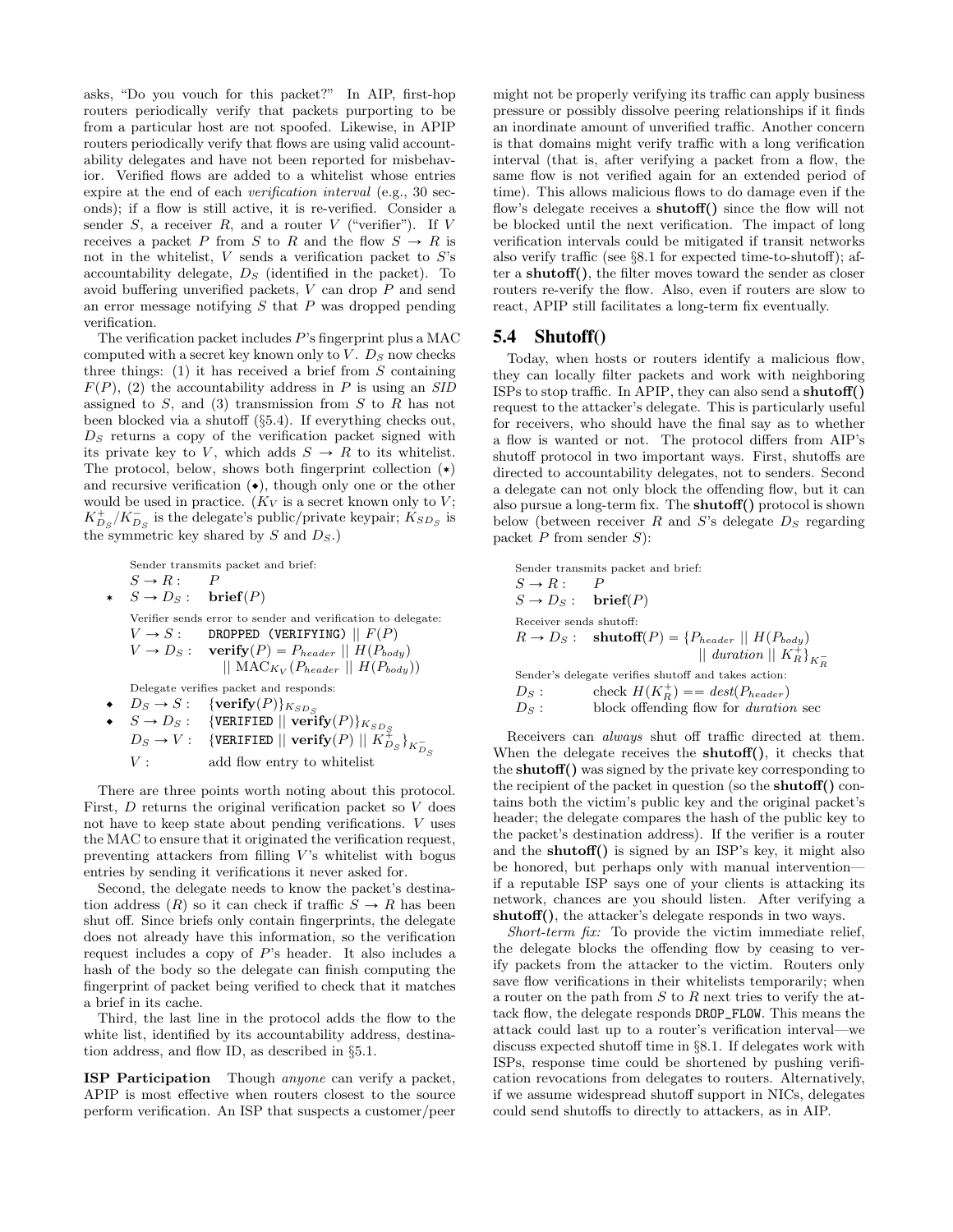Long-term fix: Since clients sign contracts with their delegates, a delegate can contact the owner of misbehaving hosts out-of-band. Since most unwanted traffic comes from botnets of compromised hosts with well-intentioned owners [23], the owner will generally fix the problem, at which point the delegate can unblock flows from the host. If a client refuses to comply, the delegate can terminate service or report him to the authorities.

# 6. MASKING RETURN ADDRESSES

APIP separates accountability from other source address roles, allowing senders to hide the return address from observers in the network. APIP does not define any particular privacy mechanism, but rather enables various lightweight, "always-on" strategies for increasing the default level of privacy for all traffic without weakening accountability. We offer two examples: end-to-end return address encryption and network address translation. Since our focus is sender-flow unlinkability, our primary concern is the size of the sender anonymity set from the perspective of four possible adversaries: the source domain, observers in the source domain, transit networks, and the receiver (Table 2).

End-to-end Encryption Since the return address is used only by the receiver and not by routers, a simple idea is to encrypt it end-to-end (e.g., using IKE [18], à la IPsec); now only the destination and accountability addresses are visible in the network. We imagine two variants: one in which return address encryption is a network layer standard and can be performed end-to-end or gateway-to-gateway and one in which the return address is moved to a higher layer (e.g., transport or session layer).

Of course, though the return address is encrypted in the forward direction, it will plainly visible as the destination address in responses; determined attackers may be able to link the outbound and inbound traffic (e.g., with timing analysis). Still, even this simple strategy offers increased privacy against passive observers, e.g., reviewing logs from a core ISP.

Network Address Translation Encrypting the return address end-to-end hides it from the network, but not from the destination. For privacy from the network and the recipient, edge ISPs' border routers could perform address translation on outbound packets' return addresses by changing NID:HID:SID to NID:HID':SID'. (This can be done deterministically to avoid keeping large translation tables [30].) Note that in contrast to the encryption option, response packets sent by the destination will not reveal the identity of the original sender (in the destination address). The downside is that, in contrast to encrypted return addresses, the anonymity set shrinks closer to the source.

Today, increased use of NAT might be a controversial proposition, but cleaner thinking about source addresses mitigates some of the chief arguments against it. For example, in 2006 the entire nation of Qatar was banned from Wikipedia when one user vandalized an article because the country's sole ISP uses a NAT with one external IP address [3]; in APIP, all hosts could share one external return address while still being held individually accountable via the accountability address.

Second, NATs are traditionally deployed for address space separation—the privacy they provide is a side effect [35].

This is known to cause problems for servers or P2P applications. In contrast, we suggest NATing for privacy, which can be done selectively for outgoing connections. Incoming connections are not affected, so servers, for example, can publish their internal address to DNS and receive incoming connections without any kind of hole punching. Of course, NATing for incoming connections also has security benefits, but this is an orthogonal issue.

Reducing Overhead Not all packets need a return address. For connection oriented traffic, the return address needs to be sent to the destination only once during the establishment of the connection (and also when a mobile device switches networks). The destination can store it and reuse it for later packets. Doing so (1) ameliorates the header overhead introduced by splitting accountability and return addresses in the first place and (2) allows NATs to modify many fewer packets.

Beyond the First Hop No matter how far a packet travels, the sender anonymity set is still just the sender's source domain. Though this may be sufficient for most senders, the NAT approach can be extended by performing address translation at more border routers. Though core ISPs are unlikely to do this, if the first 2–3 domains in the path do, a packet's sender anonymity set grows significantly before reaching the core (and ultimately its destination).

# 7. IN THE REAL WORLD

## 7.1 Holding Delegates Accountable

Delegates have three responsibilities: protecting the privacy of their clients, verifying packets with fingerprints that match those sent by valid clients, and dropping invalid packets. We briefly discuss how malicious or compromised delegates can harm either their clients or allow their clients to harm others.

(1) Releasing private information about clients. Delegates can learn a lot about who their clients communicate with, information they could use for their own benefit or reveal to a third party. Upon discovering a leak, the client can terminate service, find a new delegate, and potentially pursue legal action for breach of contract. Note that delegates only see packet headers, not packet contents. (An interesting direction for future work is exploring anonymous briefing schemes, e.g., based on cryptography or the use of an intermediary.)

 $(2)$  Failing to verify clients' packets. Delegates can effectively perform a DoS attack on clients by failing to verify their packets. Senders can detect this due to the excessive number of DROPPED (VERIFYING) or DROPPED (VERIFICA-TION FAILED) error messages they will receive from verifiers. Again, the client can then terminate service.

(3) Verifying invalid packets. Delegates can support attacks by verifying packets for which they did not receive a brief from a client or which belong to flows that have been shut off. (Such a delegate may be compromised or misconfigured or may even be colluding with an attacker.) Victims can detect such malicious behavior (e.g., by observing that their shutoff requests have been ignored).

Who Can be a Delegate? The likelihood of any of the above problems occurring depends on who can be a dele-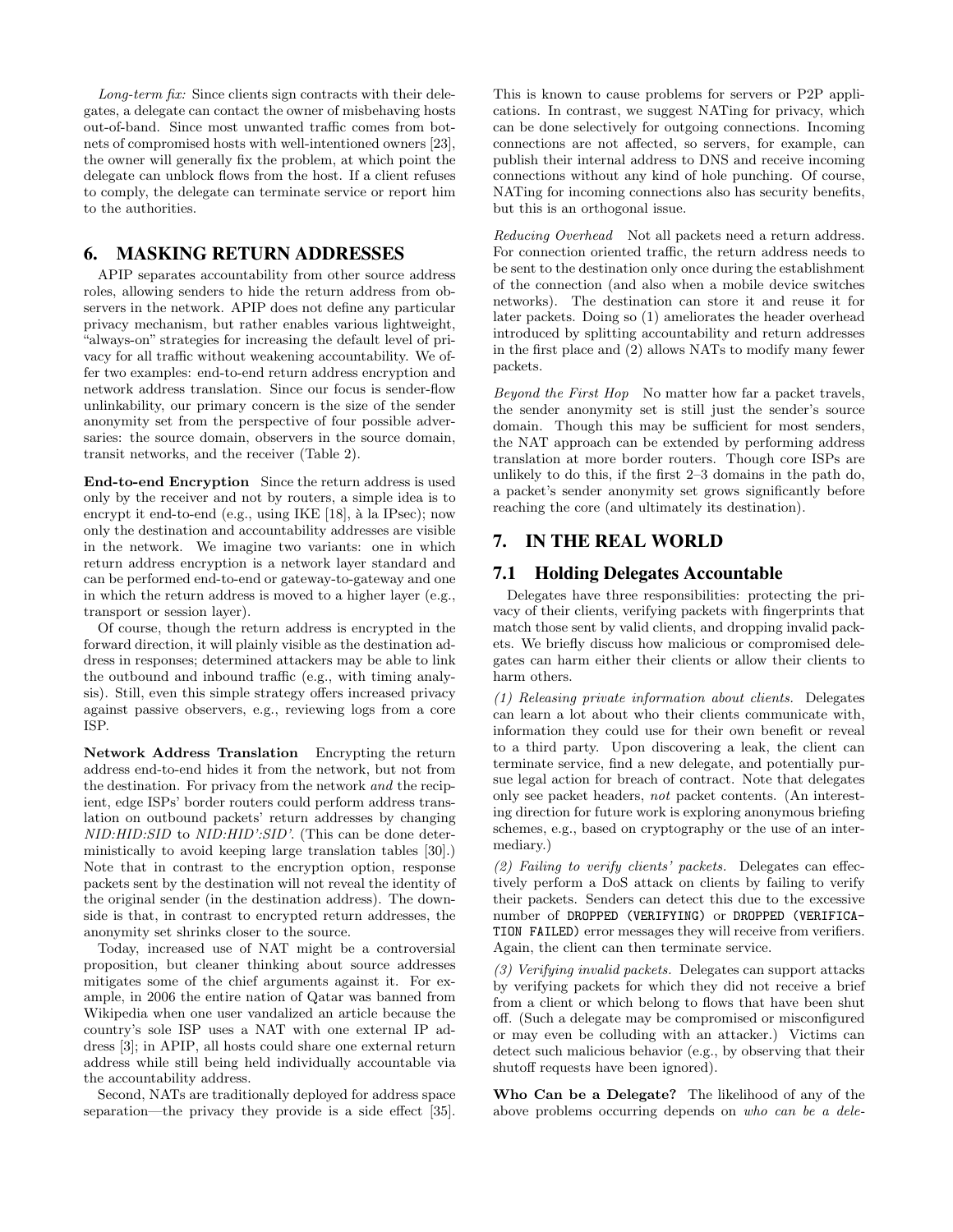| Adversary                     | End-to-end Encryption                                                                                                                                                                                            | <b>Address Translation</b>                                                                                                      |
|-------------------------------|------------------------------------------------------------------------------------------------------------------------------------------------------------------------------------------------------------------|---------------------------------------------------------------------------------------------------------------------------------|
| Source Domain                 | Source domain always knows a packet's <b>sender</b> .                                                                                                                                                            | Source domain always knows a packet's <b>sender</b> .                                                                           |
| Observers in<br>Source Domain | Other source domain customers.                                                                                                                                                                                   | The <b>sender</b> . The sender's address is observable<br>until the packet reaches the border router where<br>NAT is performed. |
| <i>Transit Networks</i>       | Starts as source domain's customers and grows<br>the farther the packet travels. By the time it reaches<br>the core, it could have come from anywhere.                                                           | Source domain's customers.                                                                                                      |
| Receiver                      | The <b>sender</b> . The receiver decrypts the return<br>address, which is the sender's address. If the sender<br>is concerned with anonymity from the receiver,<br>end-to-end encryption is not a viable option. | Source domain's customers.                                                                                                      |

Table 2: Comparison of sender anonymity set, as seen by different adversaries, for end-to-end encryption and NAT.

gate. The issue of delegate oversight is complex; given space constraints, we can only hope to lay the groundwork for discussion and future work.

At one extreme, a single central authority could provide some form of oversight over delegates, similar to how ICANN accredits TLDs; verifiers would then only accept delegates on a whitelist published by this authority. This has the advantage that delegates can be monitored and misbehaving delegates can be immediately removed from the whitelist, creating an incentive for responsible delegate management. On the other hand, vetting all delegates is a huge burden for a single authority and the role (and power) of a single organization in charge of such a critical function is likely to raise political concerns.

The other extreme is a free-for-all: a host can pick any host to be its delegate. This flexibility opens the door for many deployment models. Besides commercial (third party) delegates, hosts can be their own delegates (similar to AIP), use their source domain as their delegate (§7.4), or form a peer-to-peer delegate network, in which hosts (or domains) vouch for one other. The critical drawback of this flexibility is weaker protection against attacks—bots in a botnet, for example, can vouch for one another's packets regardless how many **shutoff**()s they receive. It will clearly be harder to defend against such attacks compared to the case where there are only a limited number of vetted delegates.

Naturally, a pragmatic solution likely falls somewhere in between these extremes. For example, a set of well-known commercial "delegate authorities" could emerge, similar to today's certificate authority infrastructure, each publishing a delegate whitelist. Alternatively, various groups could maintain delegate blacklists based on historical incidents, similar to today's security companies' publishing malware signatures. Individual verifiers can then decide which delegates to accept, a decision that could depend on many factors, including their position in the network (tier 1 versus edge), local regulation, historical information, or the "trust domain" they belong to [37]. Many other forms of semistructured self regulation are possible.

## 7.2 Attacking APIP

We need to ensure that hosts cannot use APIP mechanisms to undermine APIP itself; two potential such attacks are "verification-flooding" and "brief-flooding."

Verification-Flooding Attackers could attempt to overwhelm an accountability delegate with bogus verification requests—rendering it incapable of verifying honest hosts' packets—by sending a large number of dummy packets with accountability addresses pointing at the victim delegate. To these bogus verifications, the delegate could respond DROP\_HOST (as opposed to DROP\_FLOW). Source domains should track the number of DROP\_HOSTs their customers generate, taking action if it is too high.

Brief-Flooding Similar to verification flooding, malicious clients could target their own delegate by sending a flood of briefs. This attack is tricky, since it is hard to distinguish from an honest host that happens to send lots of packets. Delegates can enact their own policies (e.g.: will accept 1 brief per second; must use bloom filters), which should be agreed upon when the client initially signs up for service.

# 7.3 Bootstrapping Trust

We now relax our initial assumption that HIDs are selfcertifying; doing so does not break APIP, but requires us to do a small amount of extra work in brief(), verify(), and shutoff().

brief() Clients already encrypt brief()s using a symmetric key established when the client registered for service, so no change is required.

verify() Delegates use their private keys to sign verification responses. If keys are not bound to HIDs, a PKI can be used instead; verifiers now need to check a delegate's certificate before trusting a response.

shutoff() Victims sign shutoff() messages to convince the attacker's delegate that the shutoff truly came from the recipient of the offending packet. While we think it is reasonable to assume delegates register keys with a PKI for signing verify()s, there are many more hosts than delegates, so here we instead rely on verification. Upon receiving a **shutoff**(), the attacker's delegate sends a verification packet to the victim's delegate to check that the shutoff really came from the original packet's recipient:

$$
R \to D_R: \text{brief(shutoff}(P))
$$
  
\n
$$
D_S \to D_R: X = \text{verify}^*(\text{shutoff})
$$
  
\n
$$
D_R \to D_S: \{\text{VERTFIED} \mid X\}_{K_{D_S}^-}
$$

When verifying a shutoff $()$ , the delegate needs to look inside the shutoff packet, at the header of the original packet that prompted the shutoff, and check that its destination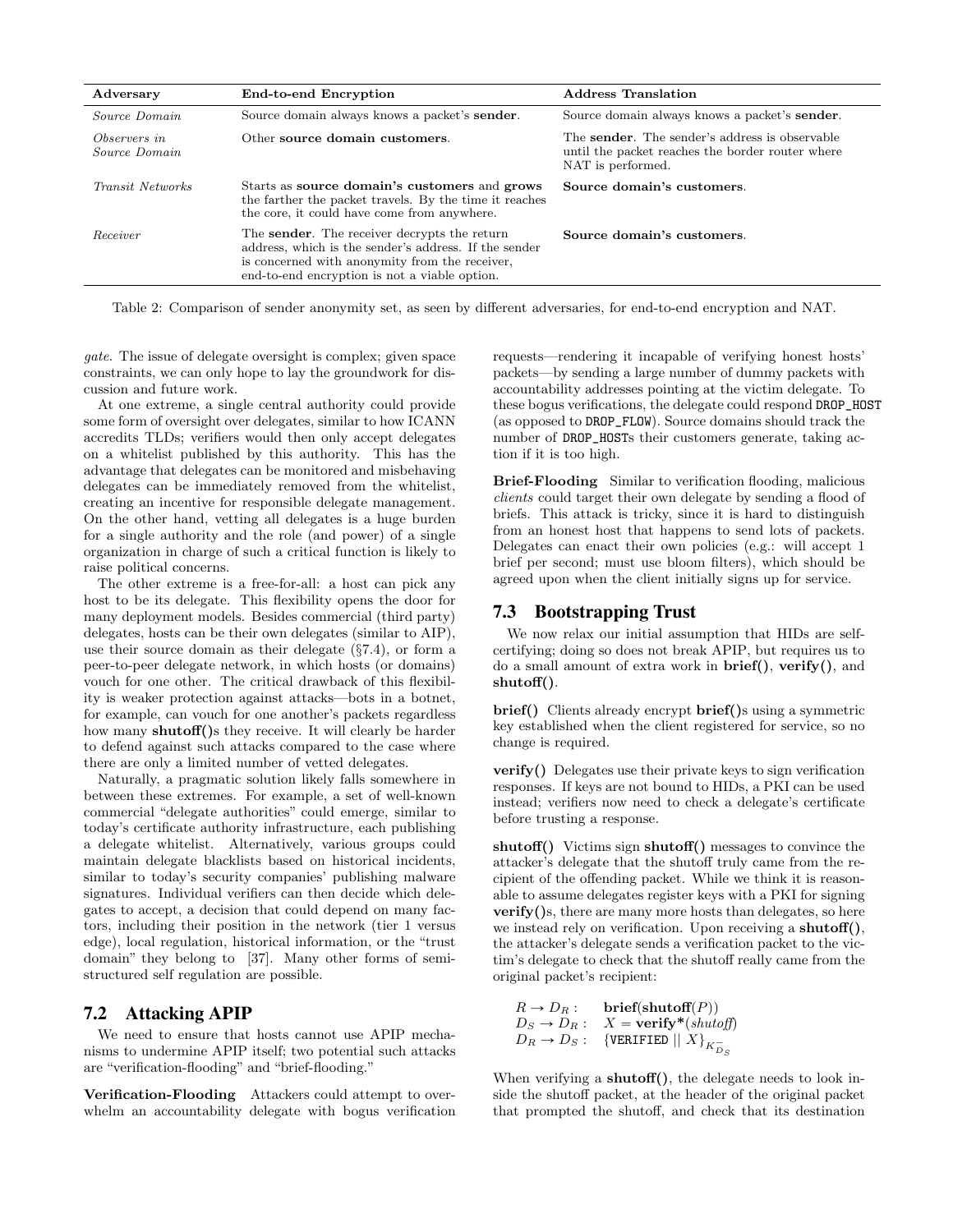

Figure 5: Design 1:  $\bigoplus$  Host sends packet using its own address as the source address. **2** The ISP's border router saves a hash of the packet and  $\bullet$  performs address translation on the source address. 4 If the packet is malicious, the receiver sends a **shutoff**() to the border router, otherwise  $\bullet$ it responds. 6 The border router translates the response's destination address back to the original sender's address.

|              | Design 1             | Design 2        |
|--------------|----------------------|-----------------|
| Delegate     | Source domain        | Third party     |
| Briefing     | Fingerprint collect. | Recursive ver.  |
| Source Addr. | Single field         | Separate fields |
| Return Addr. | <b>NAT</b>           | NAT or encrypt  |

Table 3: Two possible instantiations of APIP.

(the victim) sent the shutoff. (We denote  $\text{verify}()$  with this additional check **verify**<sup>\*</sup> $()$ .)

# 7.4 Concrete Designs

APIP is an architecture that allows routers and destinations to identify an entity that is willing to take responsibility for the packet, but properties of APIP depend on how it is deployed. For the sake of concreteness, we now sketch two end-to-end instantiations of APIP with very different properties. Table 3 summarizes the two designs.

Design 1 In the first design (Figure 5), the source domain acts as the accountability delegate for its hosts. Hosts are not aware of APIP and send packets with traditional source addresses. The gateway routers for the domain use address translation to mask the return address, turning the source address into a combined accountability address and masked return address. They also collect packet fingerprints and respond to  $\text{verify}()$  and  $\text{shutoff}()$  requests. Gateway routers could either collectively act as a distributed accountability delegate and keep briefs locally, or they could periodically send briefs to a shared accountability server. This first design could be viewed as a variant of AIP, but implemented at the source domain level instead of individual senders.

This design offers a number of advantages. First, it is very efficient: gateway routers already naturally see all packets, eliminating the overhead of briefing a third party. Second, the source domain can immediately block malicious flows at the source in response to a shutoff, whereas external delegates can typically only stop flows indirectly. Third, hosts do not need to be modified.

Finally, this first design allows for incremental deployment of APIP over IP. Domains could implement accountability and address translation, as described. Packets would need to be marked to indicate whether the source domain supports APIP (e.g., by repurposing an ECN bit). Since both return traffic and verify()s/shutoff()s would arrive at the



Figure 6: Design 2:  $\bullet$  Host sends packet and  $\bullet$  saves hash.  $\bullet$  First-hop router sends verify() to the packet's accountability delegate, which 4 forwards the verification to the host.  $\bigodot$  Using the accountability address, the receiver can send a shutoff(); otherwise  $\bigcirc$  it responds using the return address.

domain's border routers, verify() and shutoff() would each be assigned a new IP protocol number so the border router knows what to do with the packet. Since IP addresses are not cryptographic, external keys would have to be used to ensure the integrity of the **verify()** and **shutoff()** operations, as described in §7.3.

Design 2 The second design (Figure 6) uses a commercial third party that offers accountability delegation as a service (perhaps as part of a bundle with antivirus or firewall software). In this design, senders insert both an accountability address and a return address in the packet; the return address can be masked either with encryption or a NAT. Since the delegate is off-site, recursive verification is attractive: rather than regularly sending briefs, hosts save packet hashes and the delegate challenges clients when it itself is challenged.

One advantage of this solution is that it allows companies, universities, or small domains to avoid the hassle of managing delegate servers themselves by outsourcing delegation. Another advantage is that it is harder for observers in the network to determine what source domain the sender belongs to. The drawback is that there is more overhead than in the first design.

# 8. EVALUATION

The primary question we consider in the section is: "is delegated accountability technically feasible?" Using a trace of NetFlow data from the border routers of a mid-sized university, we explore the costs of  $\text{brief}()$  and  $\text{verify}(()$  and the efficacy of shutoff(). The five minute trace was taken on June 18, 2013 at noon and contains ten million flows. We then present a short privacy analysis.

## 8.1 Delegated Accountability

Brief() Briefing the delegate incurs computational overhead at the sender, storage overhead at the delegate, and bandwidth overhead in the network. In §5.2 we suggested that senders could report their traffic to their delegates by sending a list of packet fingerprints or by sending a bloom filter of recent fingerprints.

Computational Overhead Producing a packet fingerprint requires computing two hashes; we assume that computing the MAC of the fingerprint, in the worst case, costs one addi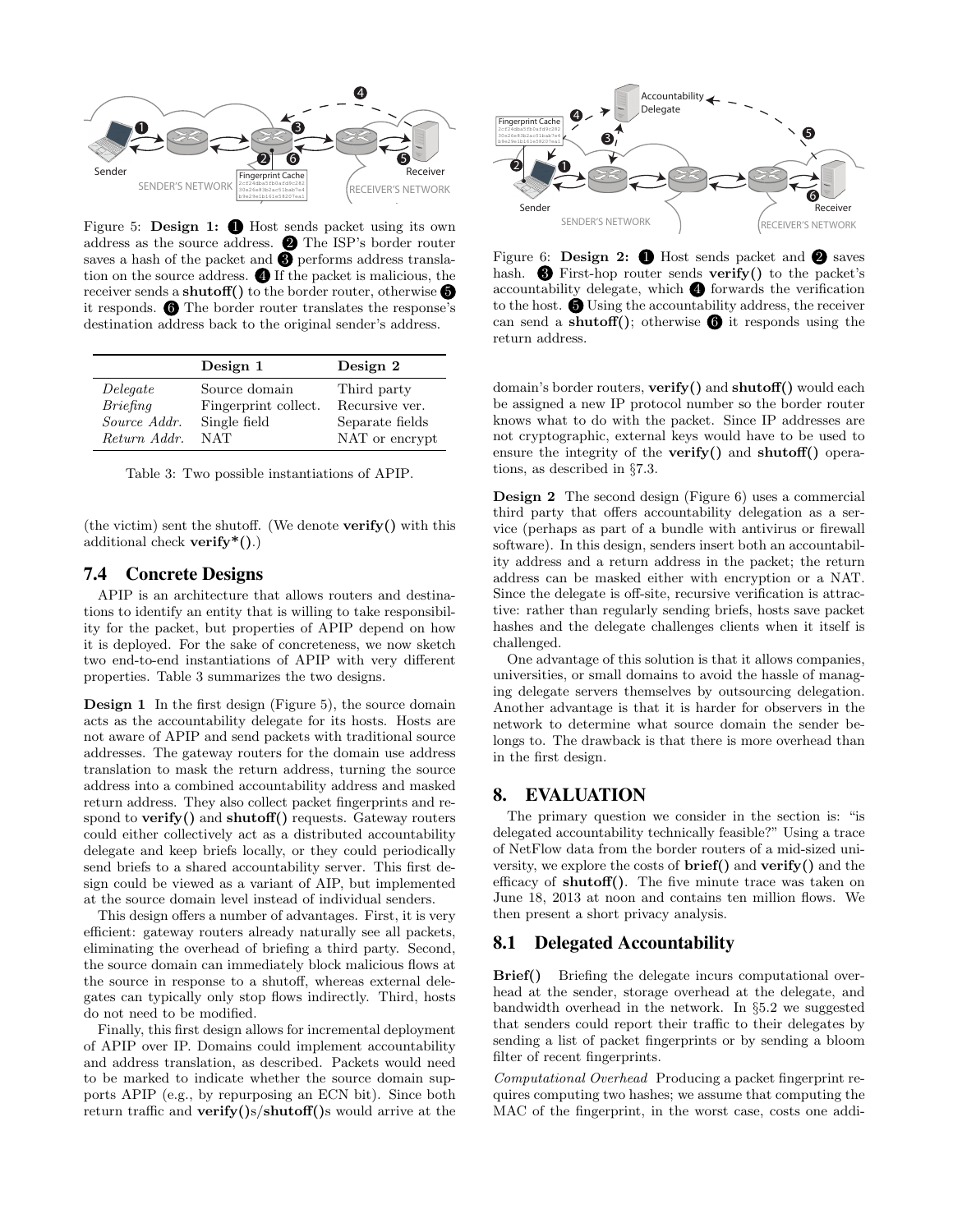tional hash. Commodity CPUs can compute in the neighborhood of 5–20 MH/s [1], which translates to 0.9–3.4 Gbps (conservatively assuming 64B packets). This is more than reasonable for endhosts; for servers sending large volumes of traffic, we expect data centers could outsource briefing to an in-path appliance built with ASICs—current ASIC-based bitcoin miners perform 5–3,500 GH/s, translating to 0.9–600 Tbps.

Storage Overhead Next we consider the storage requirements at the delegate for saving briefs. Briefs are periodically purged from the cache; if a **verify()** arrives for a legitimate packet whose brief has been deleted, the sender must retransmit the packet. Assuming a single delegate serves all hosts in our trace, the first two series in Figure 7 show the size of the brief cache for different expiration intervals assuming the delegate stores individual fingerprints, each a 20 byte SHA-1 hash. The remaining series consider the space required if, instead of sending a fingerprint per packet, hosts send a bloom filter every second for each active flow<sup>1</sup>. We assume that hosts size each filter appropriately based on how many packets from the flow were sent during the past second. If briefs expire every  $n$  seconds, we report brief cache sizes based on both the average and maximum number of packets seen across n-second bins in our trace.

Bandwidth Overhead Figure 8 shows the bandwidth required for the same briefing schemes discussed above. Sending fingerprints consumes an additional 2.5% of the original traffic volume, which was just under 10 Gbps; the bloom filter schemes consume 0.25%–0.5%. The bloom filter results assume a simple update scheme: every second, each host sends a bloom filter for packets sent in each flow<sup>1</sup> during the last 30 seconds; when the delegate gets a new filter for an existing flow, it replaces the old filter (using a bloom filter alternative that supports resizing is interesting future work). Note briefing overhead can be avoided entirely if (1) the ISP is the accountability delegate, so border routers save hashes directly, or  $(2)$  delegates use recursive verification  $(\S 5.2)$ .

Verify() The magnitude of verification overhead is determined by the verification interval and flow granularity (fewer flows means fewer verifications; in our analysis, each "flow" is a TCP flow, so our numbers are an upper bound). There is a tradeoff between long and short verification intervals. The longer the interval, the more whitelist space is required at routers to remember which flows have been verified and the longer a malicious sender could transmit before being shut off. On the other hand, shorter intervals mean more work (more **verify**()s) for the delegate.

Computational Overhead Figure 9 shows how many verify()s per second an accountability delegate serving all the hosts in our trace would see at various verification intervals. A key observation here is that after 10 seconds, increasing the verification interval does not significantly decrease verification rate at the delegate since most flows are short. This knee suggests that 10 seconds might make a good interval for use in practice.

In our trace, a verification interval of 10 seconds generates a maximum of 78,000 verify()s per second, each causing a lookup in a table with 1.5 million entries (assuming delegates save briefs for 30 seconds) and one signature generation at the delegate. We think these numbers are reasonable and leave enough headroom to comfortably handle larger networks—CuckooFilter [38] achieves more than 180,000 lookups per second in a table with one billion entries and the Ed25519 signature system [8] can perform 109,000 signatures per second on a 2010 quad-core 2.4GHz Westmere CPU.

Storage Overhead As routers verify flows, they keep a whitelist of verified flows so that every single packet need not be verified. Whitelist entries expire at the end of each verification interval, at which point the flow is re-verified. We use our trace to estimate the size of this whitelist.

To account for network architectures with addresses significantly larger than IP's, we assume each address is 60 bytes—20 bytes each for the NID, HID, and SID. (Many research efforts explore self-certifying IDs [6, 27, 4, 17] which are typically the hashes of a name or public key; we choose 20 bytes since SHA-1 produces 20 byte digests.) Entries identify flows at a host-host granularity, so each one is 120 bytes (two 60 byte addresses).

Figure 10 shows the size of the whitelist as we vary the verification interval. For a given verification interval, we group the flows in our trace into bins the size of that interval; flows belong to a bin if they were active during that time period (so a flow could belong to multiple bins). The figure reports the whitelist size based on both the average number of flows across bins as well as the maximum seen in any bin. A 10 second interval requires a maximum of 94 MB of whitelist space.

Shutoff() After receiving a shutoff(), a delegate blocks malicious flows by ceasing to verify them. The next time a router on the path from the attacker to the victim verifies the flow, the delegate returns DROP\_FLOW and the router blocks the flow. How quickly this happens after a shutoff() depends on how many on-path routers perform verification and how often they verify each flow. Figure 11 shows the expected delay before a shutoff takes effect for different verification intervals as a function of the number of participating routers.

# 8.2 Privacy

How much privacy does APIP buy? If a sender uses its source domain as a delegate, this depends on the size of that domain. Raghavan et. al. find that, if ISPs were to aggregate prefixes geographically, over half of the prefixes advertised by many popular last-mile ISPs would include more than 10 million IPs [30].

If a sender uses a third party delegate, the anonymity set grows the farther a packet travels from the source domain. To see how much, we use Route Views [2] data from January 1, 2014 to roughly estimate AS "fanout." For each AS, we track how many customer networks sit beneath it in the AS hierarchy. (To be conservative, we only count an AS as a customer if it originates a prefix. Transit networks with no hosts do not contribute to an anonymity set.) For each BGP announcement, we add the origin AS to its first- and second-hop providers' customer sets. Figure 12 shows a CDF of first- and second-hop anonymity set sizes. Notably, 50% of ASes originating prefixes have at least 180 first-hop "siblings" and 90% have over 900 second-hop siblings. Though

<sup>&</sup>lt;sup>1</sup>In practice, we think hosts should send one bloom filter for all traffic each second, not one per flow. Unfortunately, for privacy reasons, our trace did not include local addresses, so we could not merge flows originating from the same sender.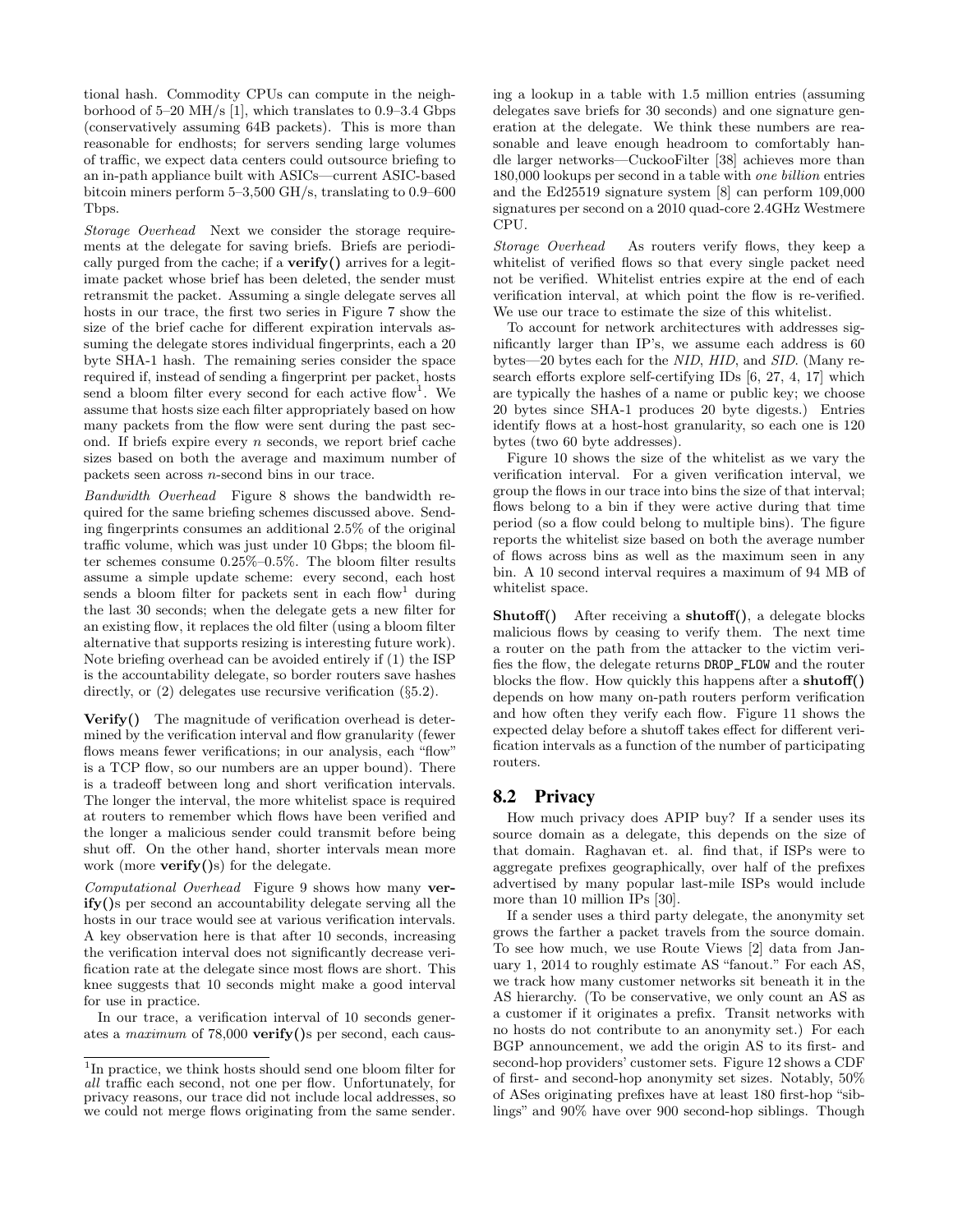

Figure 7: Brief cache size at delegate vs. fingerprint expiry interval.



Figure 10: Size of whitelist of verified flows vs. flow verification interval.



1 2 3 4 5 6 7 8 9 10 Number of Verifying Rotuers

0 50 100 150 200 250 300 350 Time (sec)

> 120 sec verify interva 60 sec verify interval ...• 30 sec verify interval 10 sec verify interval

Figure 8: Briefing bandwidth overhead.

 $\ddot{\bullet}$  -  $\ddot{\bullet}$ 

Bloom (false pos rate: 10e-7 Bloom (false pos rate: 10e-3)

Fingerprints

Expected Time to Shutoff (sec)

Time to

Expected

Shutoff (sec

Sada Lind Calendread Charles Straight Straight Straight Straight Straight Straight Straight Straight Straight Straight Straight Straight Straight Straight Straight Straight Straight Straight Straight Straight Straight Stra

(mbps)



Figure 9: Verification rate at delegate vs. flow verification interval.



Figure 12: Anonymity Set Size

number of on-path verifiers.

drawing conclusions about AS topology based on BGP announcements is imprecise, these ballpark figures give an idea of the anonymity benefits of delegated accountability.

## 9. RELATED WORK

Privacy Various techniques exist for hiding network source addresses, including crowds [32], mixes [12], and onion routing [31]. Real-world implementations based on these ideas include Anonymizer<sup>2</sup> and Tor<sup>3</sup>. Liu et al. consider building onion routing into the network architecture itself [25]. NDN [20] takes a more radical approach by eliminating source addresses altogether; data finds the sender by following"bread crumbs" left by the request. The drawback to all of these approaches is a complete lack of accountability; there is no easy way to link malicious traffic with senders.

Raghavan et. al. [30] describe ISPs offering NAT for privacy as a service but uses a single source address. LAP [19] is similar to (but more secure than) our "NAT-at-every-hop" approach but does not consider accountability.

Accountability Techniques like ingress/egress filtering [16, 24] aim to provide some degree of accountability by reducing the prevalence of source address spoofing; more sophisticated variants exist [29, 14, 21]. This class of approaches has limitations we address: (1) source addresses are only protected on a domain granularity, (2) filtering by itself provides no "shutoff" mechanism for misbehaving hosts who do not send spoofed packets, and (3) it is not compatible with schemes for hiding return addresses for the sake of anonymity.

As described in  $\S 3.1$ , our **verify**() and **shutoff**() mechanisms borrow heavily from AIP [4], which in turn based its mechanisms on ideas presented by Shaw [34] and in AITF

[5]. By modifying these mechanisms to work with delegates, we make them privacy-preserving, enable long-term resolution, and avoid relying on self-certifying IDs.

Accountability delegates are described in [7], but the protocol is costly and is not evaluated; privacy receives only passing mention.

Balancing Accountability and Privacy The idea of identify escrow is not new (e.g., [10]). In particular, our notion of delegated accountability is similar in flavor to the contractual anonymity described in RECAP [33], in which a service provider (e.g., an online forum) offers its users anonymity which can be broken only if they violate a prearranged contract. The key difference is that RECAP provides contractual anonymity at the application layer while we balance anonymity and accountability at the network layer, which poses unique constraints (like requiring source addresses to be both routable and anonymizable).

Addressing The use of addresses that consist of separate network, host and socket IDs, creating separate identifiers and locators, has been widely proposed [15, 26, 22]. [11, 9] discuss the meaning of source addresses, though without our focus on privacy and accountability.

#### 10. CONCLUSION

This paper attempts to show that a balance between accountability and privacy in the network is possible. By decoupling source addresses' roles as accountability addresses and return addresses, APIP strikes a balance between the two seemingly incompatible goals. Delegated accountability allows routers to verify that each packet they forward is vouched for and allows attack victims to report the abuse while at the same time permitting senders to hide their return addresses. Furthermore, the changes to traditional thinking about source addresses required to implement APIP

 $^{2}$ http://www.anonymizer.com/

<sup>3</sup> https://www.torproject.org/